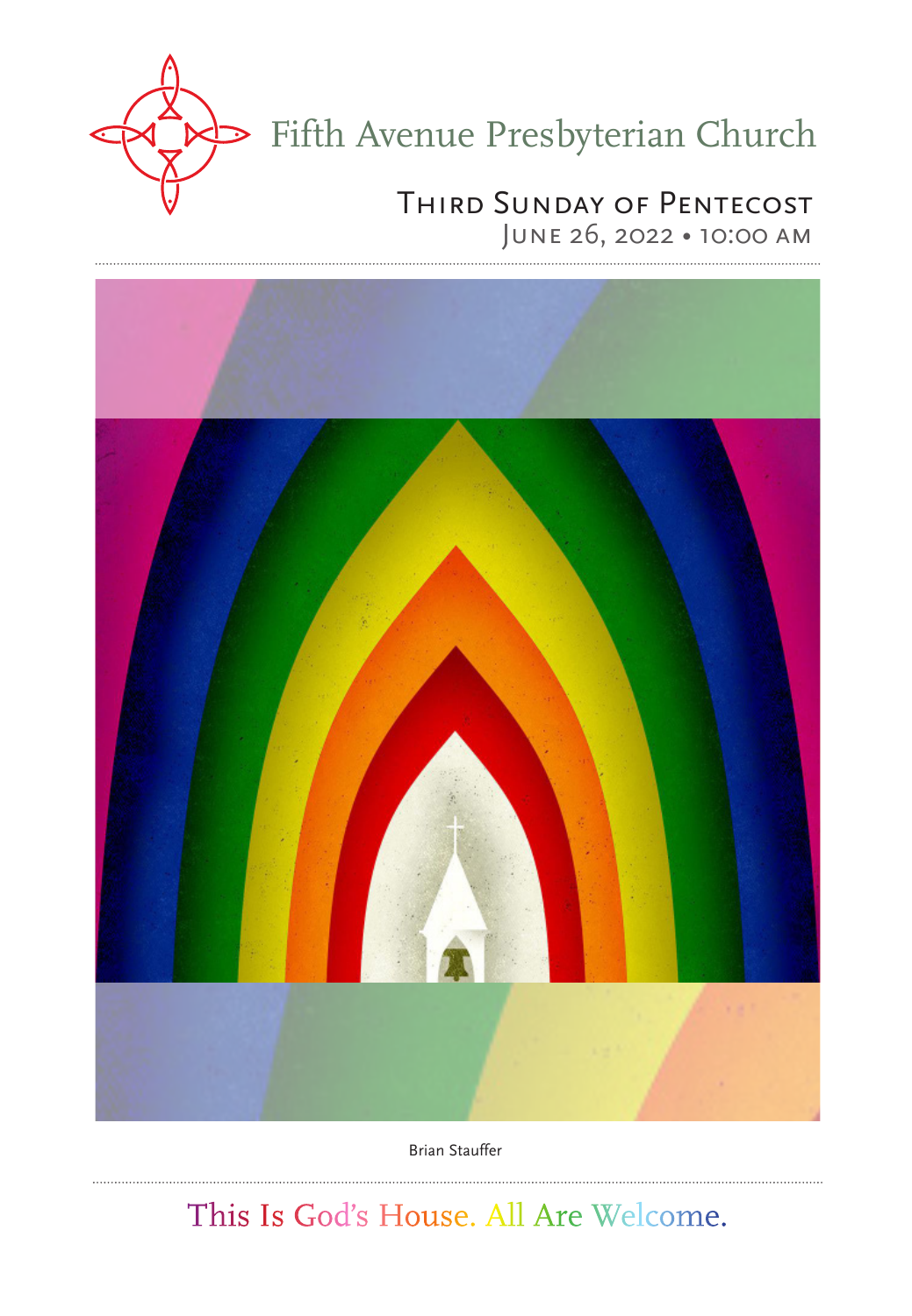Whether you are visiting for the first time, or are a longtime member, we are blessed to have you with us.

The cover of this bulletin reads, "This Is God's House. All Are Welcome." We take these words seriously. We strive to be a community as diverse and hospitable as God's kingdom. We don't all look or act alike; God *knows* we don't all think alike. We don't all read the Bible the same way. We bring different questions, and we carry different burdens. But every Sunday, we worship together as one.

In this grand old church, we do Sunday morning in some pretty traditional (very Presbyterian) ways. We study the teachings and the actions of Jesus. We sing many of the same hymns our grandparents sang. Yet, in our preaching and our prayers, we wrestle with the challenges of the modern world. I hope your heart will hear something personal and relevant this morning—a word of comfort, a spur to action, a call to a deeper relationship with God.

After the service, please stick around. Introduce yourself to one of our clergy or someone at our Welcome Table. We have tons of programs and community groups to feed your soul and expand your spirit. Try one out. You never know—you just might be home!

> **Scott Black Johnston Senior Pastor**

#### **Welcome**

We'd love to connect! Please scan the QR code or fill out a Connect Card that you will find in your pew. You can fill it out online, or place the card into an offering plate, hand it to an usher, or drop it off at the Welcome Table (inside the Fifth Avenue entrance). The folks at the Welcome Table can provide you with information about our ministries and programs. Our Sanctuary Doors open at 9 am every Sunday.

#### **These May Help During the Service**

If you would like a large-print bulletin, please ask an usher.

#### **Welcoming Children**

Children are always welcome in worship! Families are welcome to sit anywhere in the Sanctuary, but you may want to take advantage of the first 10 rows on the far north side, which we have equipped for families with young children. You will find children's Bibles and children's worship bulletins in the pews, as well as easy access to our Family Room, located just outside the Sanctuary. We also provide childcare for infants and toddlers from 9:30 am until 11:30 am in the LaDane Williamson Christian Education Center. Learn more about our Family Ministries at *fapc.org.*

#### **Worship Resources Online**

Head to *fapc.org* for information about future worship services. Our weekly video service, Light, Leaven & Salt, is available throughout the week at *fapc.org/worship*. This morning's Prayers of the People can be found at *fapc.org/pray.*

#### **Parking**

We have a parking arrangement with the garage at 51 W. 56th St. For \$16, you may park for up to three hours, seven days a week. Ask for discount coupons at the 55th Street reception desk.

In response to Covid-19, Fifth Avenue Presbyterian Church recommends that **all in-person worshippers be fully vaccinated and boosted. If you are experiencing cold or flu symptoms, we ask you to "love your neighbors" by staying at home and worshipping via Livestream.**



**We provide mask-required and mask-optional areas in our Sanctuary. Please ask an usher if you have any questions.**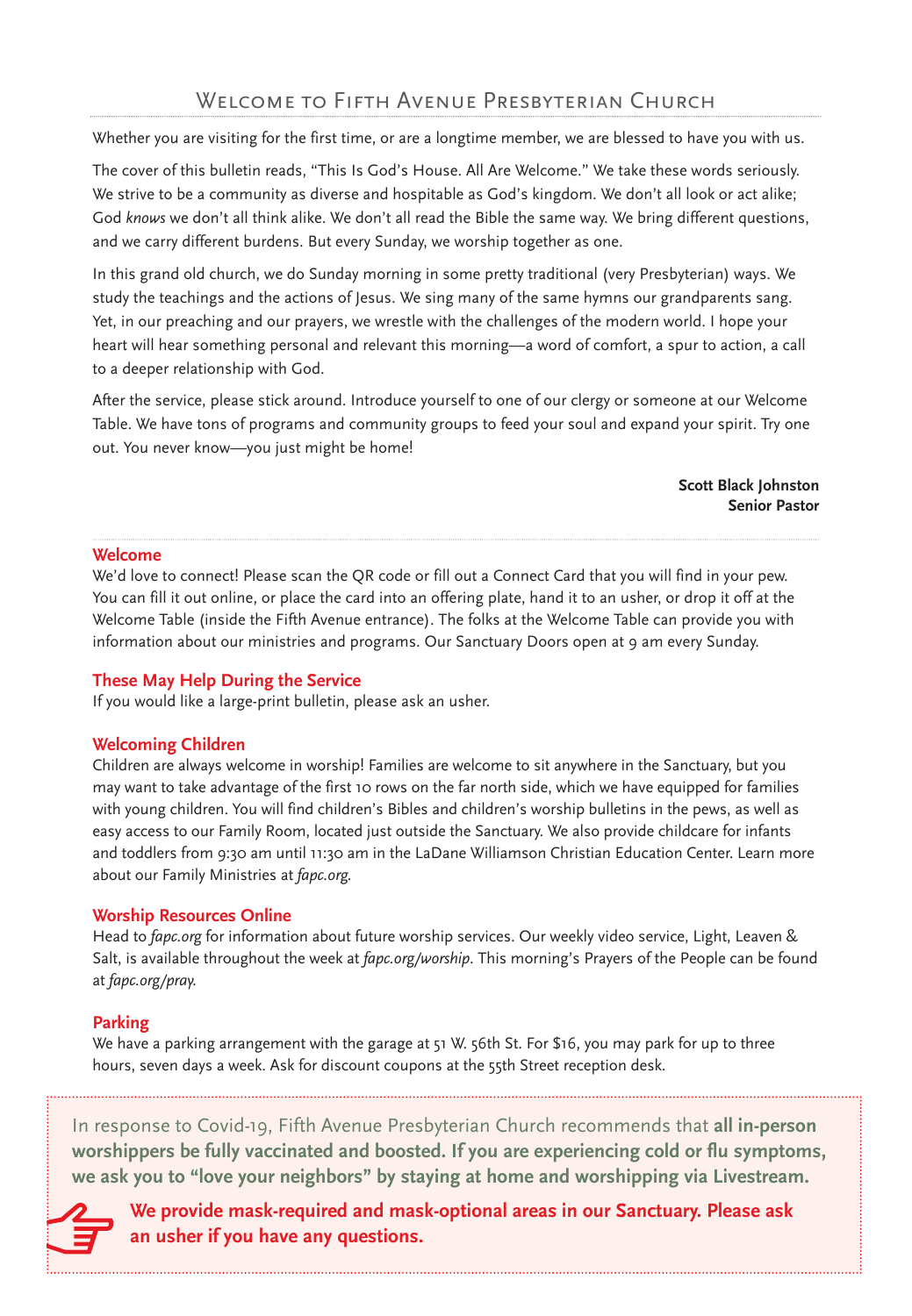*As the Prelude begins, we invite you into a period of quiet reflection as we prepare for worship. Please silence all electronic devices and do not take flash photos during the service.* 

Prelude *Sicilienne* • *Mark Sirett (b. 1952)*

|        | * CALL TO WORSHIP                             |                                                                                                                                                                                                                                                                                                                                                                                                                                                            |                                                                |  |
|--------|-----------------------------------------------|------------------------------------------------------------------------------------------------------------------------------------------------------------------------------------------------------------------------------------------------------------------------------------------------------------------------------------------------------------------------------------------------------------------------------------------------------------|----------------------------------------------------------------|--|
|        | Deacon Trevor Illingworth                     | One:                                                                                                                                                                                                                                                                                                                                                                                                                                                       | Come, all who are thirsty.                                     |  |
|        |                                               | All:                                                                                                                                                                                                                                                                                                                                                                                                                                                       | You will find water here.                                      |  |
|        |                                               | One:                                                                                                                                                                                                                                                                                                                                                                                                                                                       | Come, all who are hungry.                                      |  |
|        |                                               | All:                                                                                                                                                                                                                                                                                                                                                                                                                                                       | You will find nourishment here.                                |  |
|        |                                               | One:                                                                                                                                                                                                                                                                                                                                                                                                                                                       | Come, all who seek God.                                        |  |
|        |                                               | All:                                                                                                                                                                                                                                                                                                                                                                                                                                                       | You will find company here.                                    |  |
|        |                                               | One:                                                                                                                                                                                                                                                                                                                                                                                                                                                       | Come, young and old, gay and straight,<br>joyful and grieving, |  |
|        |                                               | All:                                                                                                                                                                                                                                                                                                                                                                                                                                                       | You will find refuge here.                                     |  |
|        |                                               | One:                                                                                                                                                                                                                                                                                                                                                                                                                                                       | This is God's house. All are welcome.                          |  |
|        |                                               | All:                                                                                                                                                                                                                                                                                                                                                                                                                                                       | Let us worship Creator God.                                    |  |
| *      | <b>Н</b> умм 611                              | Joyful, Joyful, We Adore Thee                                                                                                                                                                                                                                                                                                                                                                                                                              |                                                                |  |
|        | * CALL TO CONFESSION<br>The Rev. Dr. Jonah So |                                                                                                                                                                                                                                                                                                                                                                                                                                                            |                                                                |  |
| $\ast$ | PRAYER OF CONFESSION                          | Merciful God, we confess that we have sinned against you<br>in thought, word and deed, by what we have done,<br>and by what we have left undone.<br>We have not loved you with our whole heart;<br>we have not loved our neighbors as ourselves.<br>In your mercy, forgive what we have been,<br>help us amend what we are, and direct what we shall be,<br>so that we may delight in your will, and walk in your ways,<br>to the glory of your holy name. |                                                                |  |
|        |                                               |                                                                                                                                                                                                                                                                                                                                                                                                                                                            | Silent Reflection and Confession                               |  |
|        | * SUNG RESPONSE                               |                                                                                                                                                                                                                                                                                                                                                                                                                                                            | (Cantor sings once; then the congregation sings once.)         |  |
|        | To you, O God,<br>$\overline{\phantom{a}}$    | lift                                                                                                                                                                                                                                                                                                                                                                                                                                                       | lift<br>my soul, to you,<br>soul.<br>$\mathbf{I}$<br>my        |  |
|        |                                               |                                                                                                                                                                                                                                                                                                                                                                                                                                                            |                                                                |  |

Music and Text: Marty Haugen © 1982 GIA Publications, Inc. All rights reserved.<br>Reprinted under OneLicense.net #A-721169.

\* Assurance of Pardon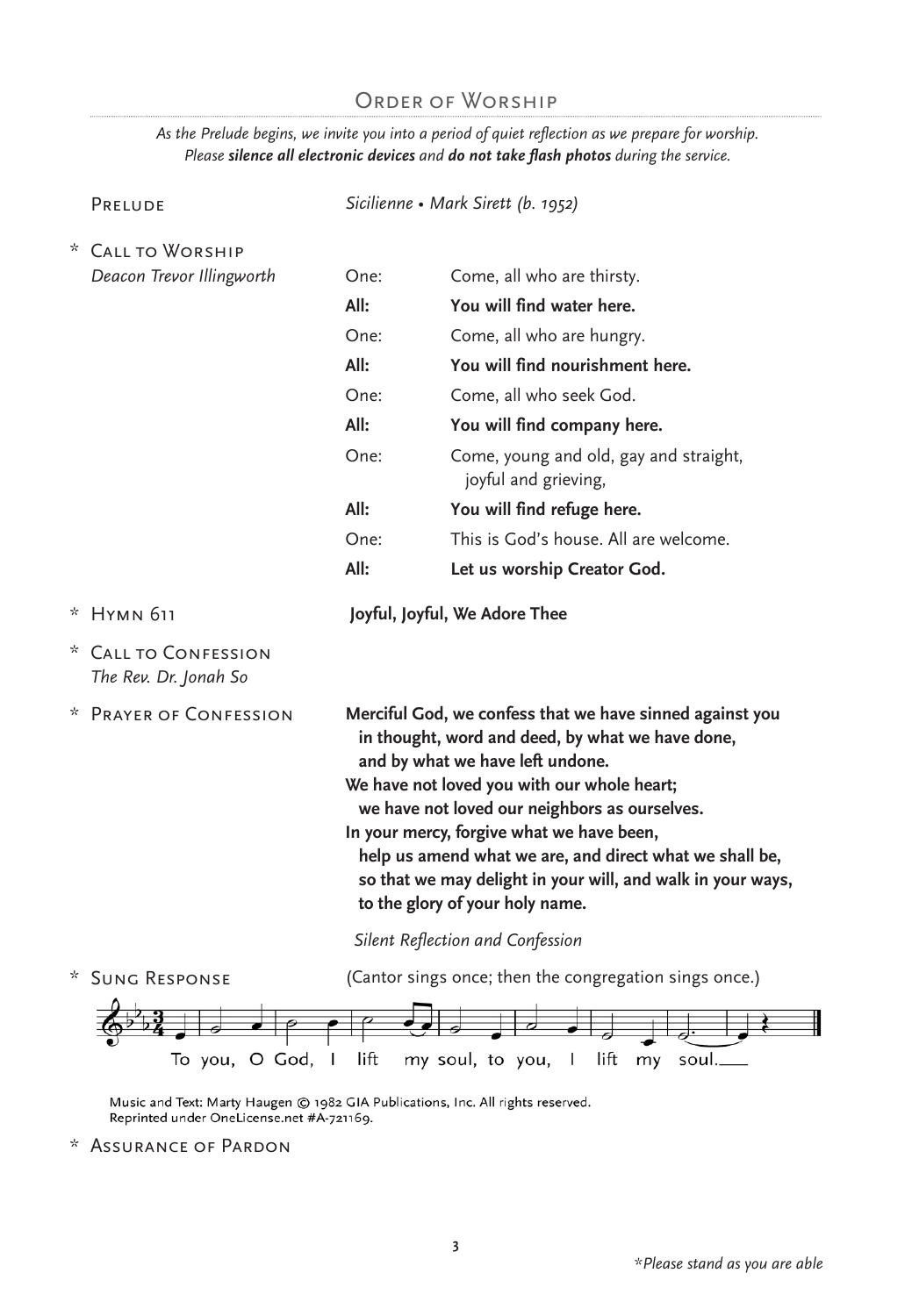

Music: Nikolaus Decius, 1539 - ALLEIN GOTT IN DER HÖH'. Text: Nikolaus Decius, 1522, trans. F. Bland Tucker.<br>© 1985 Church Publishing, Inc. All rights reserved. Reprinted under OneLicense.net #A-721169.

#### \* Passing of God's Affirmation

|               | One:<br>All:                                                                                                         | You are loved by God.<br>And so are you.                                                                                                                                                                            |
|---------------|----------------------------------------------------------------------------------------------------------------------|---------------------------------------------------------------------------------------------------------------------------------------------------------------------------------------------------------------------|
| ANNOUNCEMENTS |                                                                                                                      |                                                                                                                                                                                                                     |
| SOLO          |                                                                                                                      | Grateful • John Bucchino (b. 1952)                                                                                                                                                                                  |
|               |                                                                                                                      | I've got a roof over my head.<br>I've got a warm place to sleep.<br>Some nights I lie awake counting gifts<br>Instead of counting sheep.                                                                            |
|               |                                                                                                                      | I've got a heart that can hold love,<br>I've got a mind that can think.<br>There may be times when I lose the light,<br>And let my spirits sink.<br>But I can't stay depressed,<br>When I remember how I'm blessed. |
|               | Refrain<br>Grateful, grateful,<br>Truly grateful I am.<br>Grateful, grateful,<br>Truly blessed<br>And duly grateful. |                                                                                                                                                                                                                     |
|               |                                                                                                                      | In a city of strangers,<br>I've got a family of friends.<br>No matter what rocks and brambles fill the way,<br>I know that they will stay in the end.                                                               |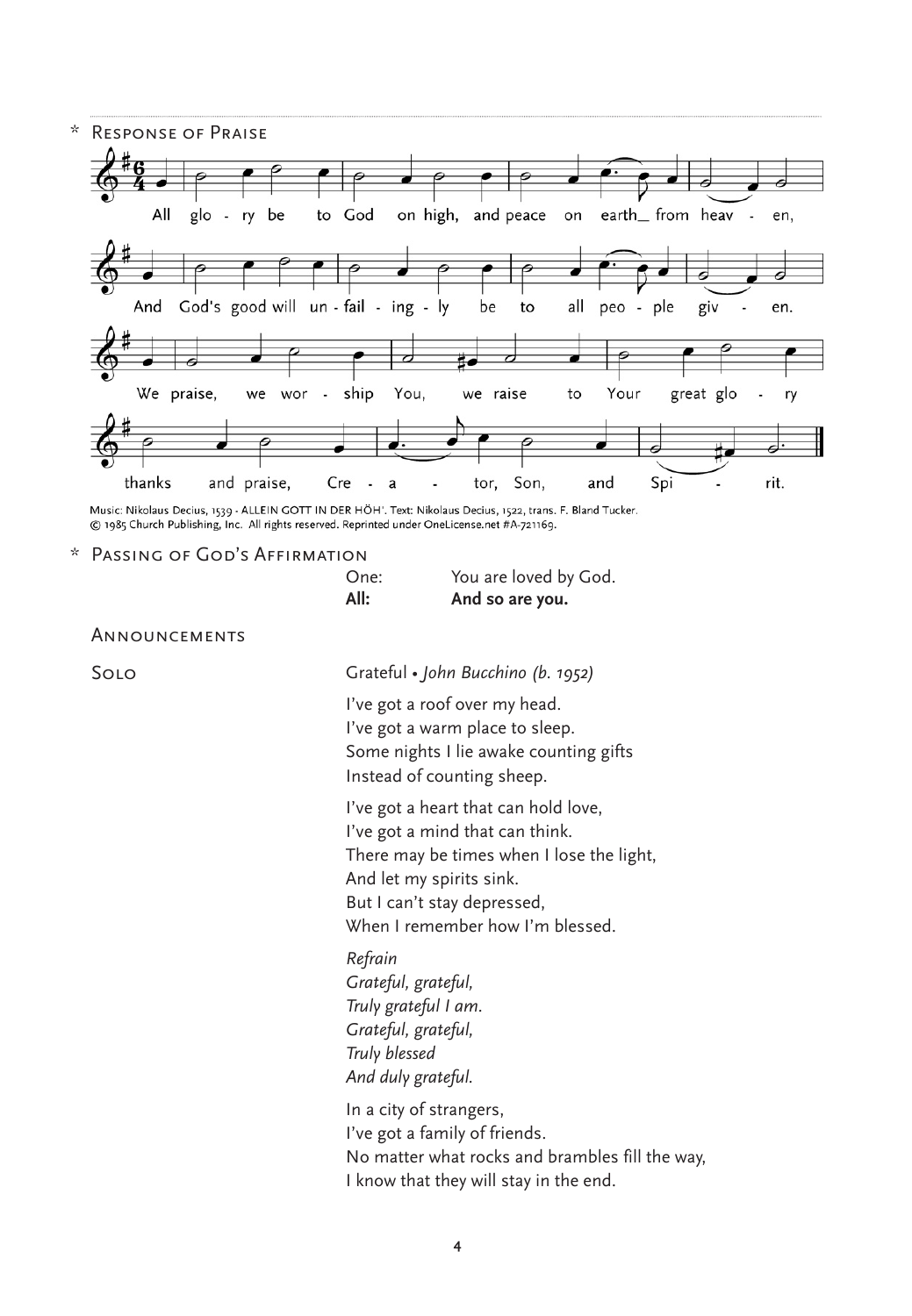I feel a hand holding my hand, It's not a hand you can see, But on the road to the promised land, This hand will shepherd me, Through delight and despair, Holding tight and always there.

#### *Refrain*

It's not that I don't want a lot. Or hope for more, or dream of more, But giving thanks for what I've got Makes me so much happier than keeping score.

In a world that can bring pain I will still take each chance, For I believe that whatever the terrain, Our feet can learn to dance. Whatever stone life may sling, We can moan or we can sing.

#### *Refrain*

### Prayer for Illumination

### Scripture Lesson *Acts 8:26-40*

Then an angel of the Lord said to Philip, "Get up and go toward the south to the road that goes down from Jerusalem to Gaza." (This is a wilderness road.) So he got up and went. Now there was an Ethiopian eunuch, a court official of the Candace, queen of the Ethiopians, in charge of her entire treasury. He had come to Jerusalem to worship and was returning home; seated in his chariot, he was reading the prophet Isaiah. Then the Spirit said to Philip, "Go over to this chariot and join it." So Philip ran up to it and heard him reading the prophet Isaiah. He asked, "Do you understand what you are reading?" He replied, "How can I, unless someone guides me?" And he invited Philip to get in and sit beside him. Now the passage of the scripture that he was reading was this: "Like a sheep he was led to the slaughter, and like a lamb silent before its shearer, so he does not open his mouth. In his humiliation justice was denied him. Who can describe his generation? For his life is taken away from the earth." The eunuch asked Philip, "About whom, may I ask you, does the prophet say this, about himself or about someone else?" Then Philip began to speak, and starting with this scripture, he proclaimed to him the good news about Jesus. As they were going along the road, they came to some water; and the eunuch said, "Look, here is water! What is to prevent me from being baptized?" He commanded the chariot to stop, and both of them, Philip and the eunuch, went down into the water, and Philip baptized him. When they came up out of the water, the Spirit of the Lord snatched Philip away; the eunuch saw him no more, and went on his way rejoicing. But Philip found himself at Azotus, and as he was passing through the region, he proclaimed the good news to all the towns until he came to Caesarea.

> One: This is the Word of God; for the People of God. **All: Thanks be to God.**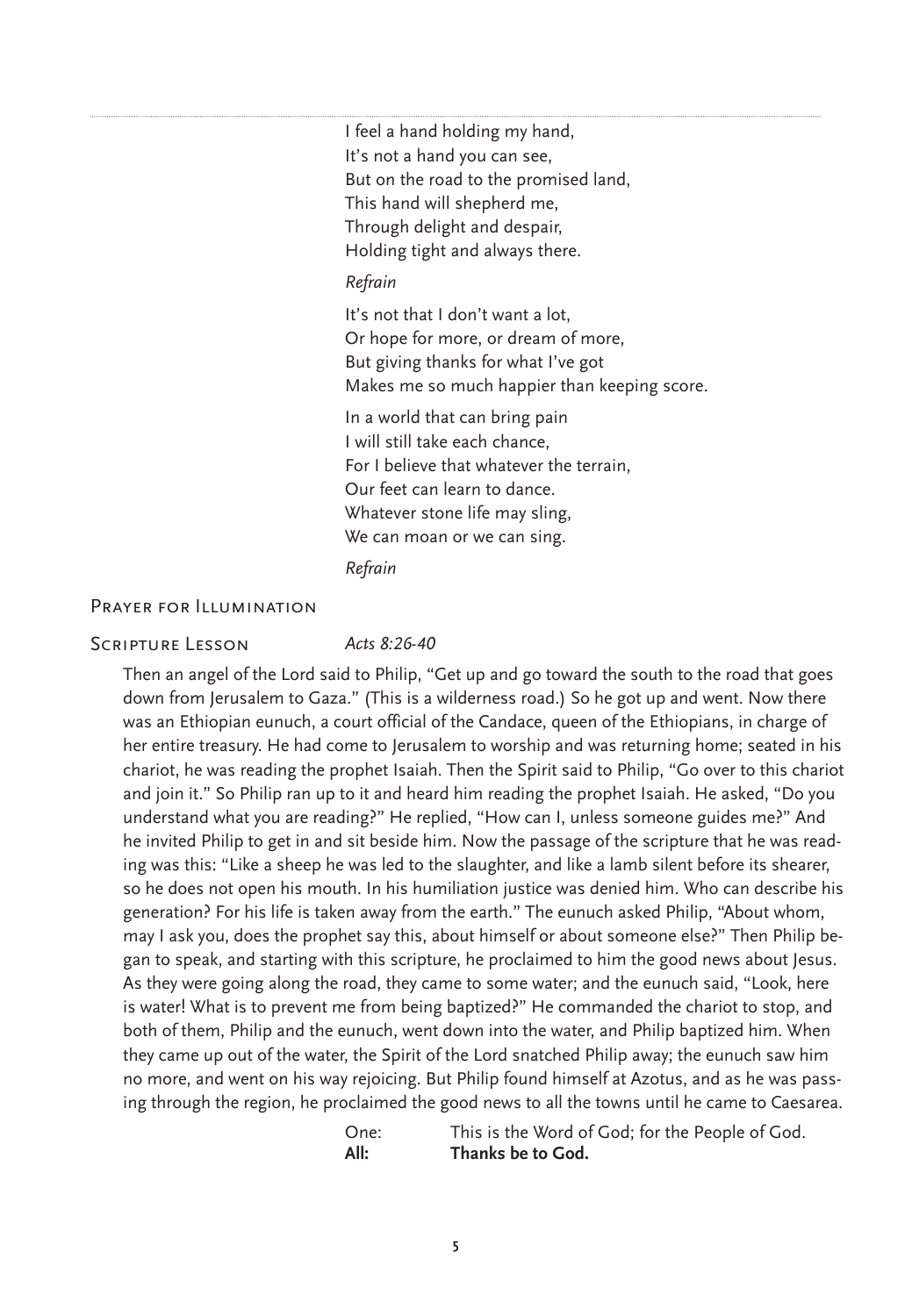|  | Sermon<br>The Rev. Sarah Speed                   |       | "This is For You"                                                                                                                                                                                                                                                                                                                                    |  |
|--|--------------------------------------------------|-------|------------------------------------------------------------------------------------------------------------------------------------------------------------------------------------------------------------------------------------------------------------------------------------------------------------------------------------------------------|--|
|  | * AFFIRMATION OF FAITH                           |       |                                                                                                                                                                                                                                                                                                                                                      |  |
|  | FAYA Member Colleen McInnis                      | One:  | There are days that spill over with self-doubt.<br>I wonder, does God really love someone like me?                                                                                                                                                                                                                                                   |  |
|  |                                                  | All:  | On those days and every day,<br>God sees you and God loves you.<br>This good news is for you.                                                                                                                                                                                                                                                        |  |
|  |                                                  | One:  | There are days where God's good news<br>feels impossible to reach.                                                                                                                                                                                                                                                                                   |  |
|  |                                                  | All:  | On those days and every day,<br>God sees you and God loves you.<br>This good news is for you.                                                                                                                                                                                                                                                        |  |
|  |                                                  | One:  | Lord, help my unbelief. This good news is for me.                                                                                                                                                                                                                                                                                                    |  |
|  |                                                  | All:  | There are days that spill over with self-doubt.<br>I wonder, could God really love someone like me?                                                                                                                                                                                                                                                  |  |
|  |                                                  | One:  | On those days and every day,<br>God sees you and God loves you.<br>This good news is for you.                                                                                                                                                                                                                                                        |  |
|  |                                                  | All:  | There are days where God's good news<br>feels impossible to reach.                                                                                                                                                                                                                                                                                   |  |
|  |                                                  | One:  | On those days and every day, God sees you and<br>God loves you. This good news is for you.                                                                                                                                                                                                                                                           |  |
|  |                                                  | All:  | Lord, help my unbelief.<br>This good news is for me. Amen.                                                                                                                                                                                                                                                                                           |  |
|  | * HYMN 769                                       |       | For Everyone Born<br>(Cantor sings verse 1, then congregation joins in singing)                                                                                                                                                                                                                                                                      |  |
|  | PRAYERS OF THE PEOPLE<br>The Rev. Werner Ramirez |       |                                                                                                                                                                                                                                                                                                                                                      |  |
|  | THE LORD'S PRAYER                                | Amen. | Our Father, who art in heaven, hallowed be thy name.<br>Thy kingdom come, thy will be done, on earth as it is in heaven.<br>Give us this day our daily bread,<br>and forgive us our debts, as we forgive our debtors.<br>And lead us not into temptation, but deliver us from evil.<br>For thine is the kingdom and the power and the glory forever. |  |
|  | <b>CALL TO GIVE</b>                              |       |                                                                                                                                                                                                                                                                                                                                                      |  |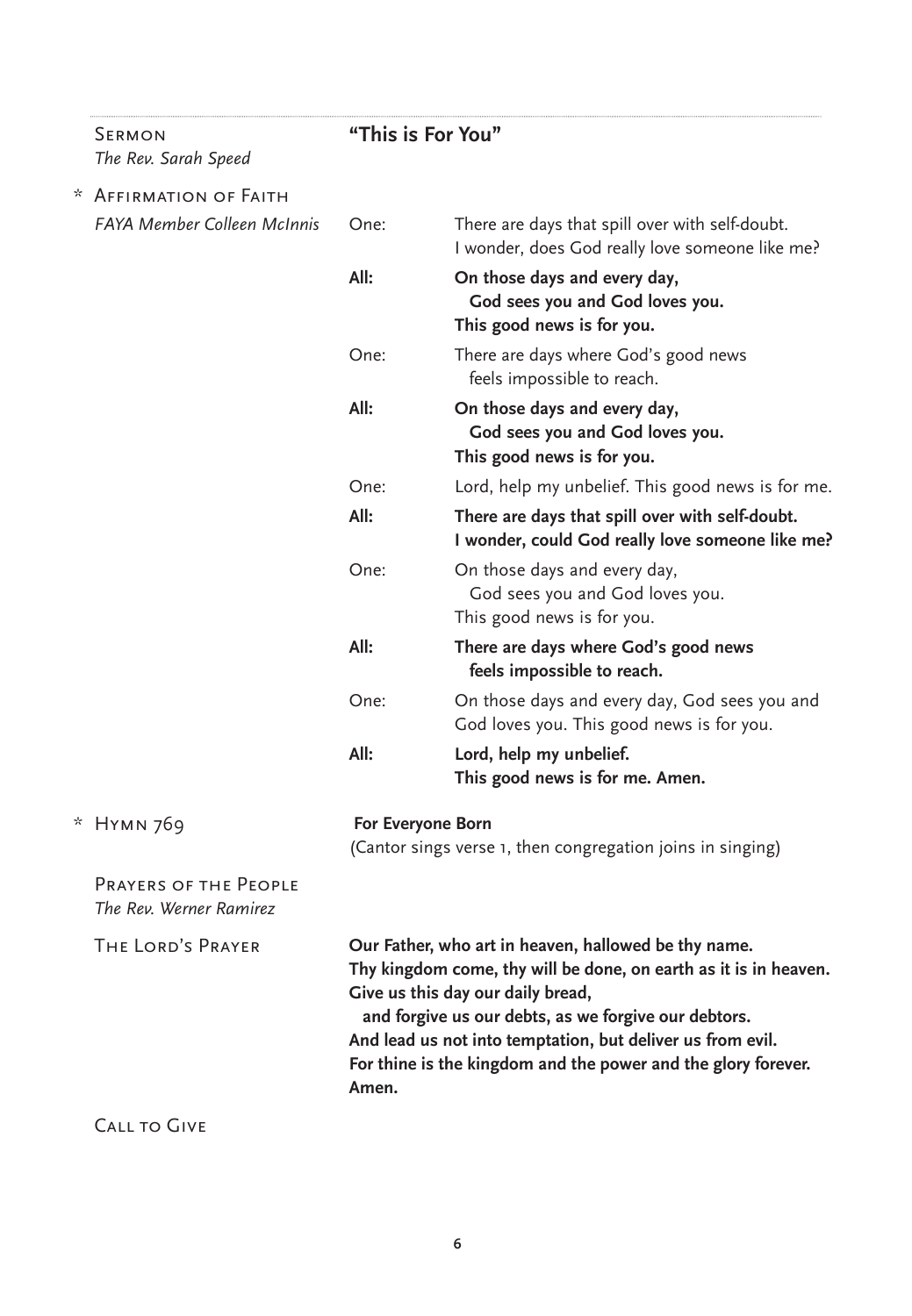| <b>OFFERTORY SOLO</b>   | A Simple Song from Mass . Leonard Bernstein (1918-1990)<br>Text by Stephen Schwartz (b. 1948) and Leonard Bernstein                                                                                                          |
|-------------------------|------------------------------------------------------------------------------------------------------------------------------------------------------------------------------------------------------------------------------|
|                         | Sing God a simple song: Lauda, Laude<br>Make it up as you go along: Lauda, Laude<br>Sing like you like to sing.<br>God loves all simple things,<br>For God is the simplest of all.                                           |
|                         | I will sing the Lord a new song<br>To praise him, to bless him, to bless the Lord.<br>I will sing his praises while I live<br>All of my days.                                                                                |
|                         | Blessed is the man who loves the Lord,<br>Blessed is the man who praises him.<br>Lauda, Lauda, Laude<br>And walks in his ways.                                                                                               |
|                         | I will lift up my eyes<br>To the hills from whence comes my help.<br>I will lift up my voice to the Lord<br>Singing Lauda, Laude.                                                                                            |
|                         | For the Lord is my shade,<br>Is the shade upon my right hand,<br>And the sun shall not smite me by day<br>Nor the moon by night.<br>Blessed is the man who loves the Lord,<br>Lauda, Lauda, Laude,<br>And walks in his ways. |
|                         | Lauda, Lauda, Laude,<br>Lauda, Lauda di da di day<br>All of my days.                                                                                                                                                         |
| *<br><b>DOXOLOGY</b>    | Praise God, from whom all blessings flow;<br>Praise God, all creatures here below;<br>Praise God above, ye heavenly host;<br>Praise Father, Son, and Holy Ghost.<br>Amen.                                                    |
| * OFFERTORY PRAYER      |                                                                                                                                                                                                                              |
| * HYMN 772              | Live into Hope                                                                                                                                                                                                               |
| *<br><b>BENEDICTION</b> |                                                                                                                                                                                                                              |
|                         |                                                                                                                                                                                                                              |

Dr. Patrick Kreeger, *Associate Organist •* Rebecca Soelberg, *Soprano*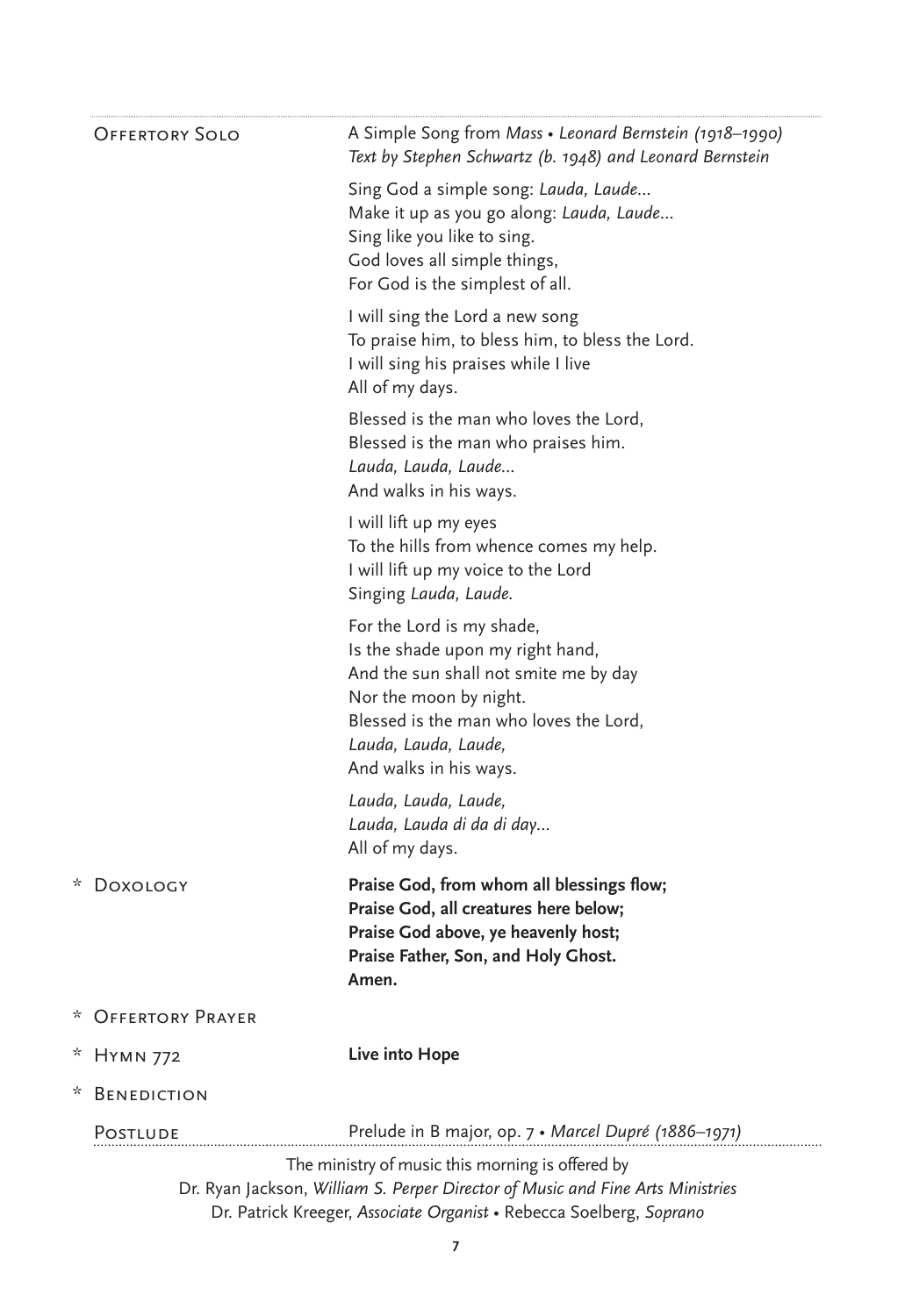# WORSHIP NOTES

The Solo this morning was composed by American songwriter John Bucchino. Following his younger brother's death from complications due to AIDS in 1992, Bucchino was inspired to create a music theatre piece on the subject. The result was a relatively brief scene entitled, "Last Supper," which was included in a larger sequence of music theatre vignettes entitled, *Urban Myths*. The lead character, who is dying of AIDS, sings "Grateful" toward the end of the scene when his partner asks him what it is exactly they have to be grateful for in the midst of their tragic circumstances.

The Offertory Solo comes from Leonard Bernstein's "MASS: A Theatre Piece for Singers, Players, and Dancers." *Mass* was commissioned by Jacqueline Kennedy to be part of the opening ceremonies for the new John F. Kennedy Center for the Performing Arts in Washington D.C. The piece was premiered on September 8, 1971. Although Bernstein initially considered writing a more traditional setting of the Mass, he eventually decided on a staged theater piece employing huge musical forces: a Celebrant, three choirs, altar servers, a full symphony orchestra, an on-stage rock band, and a marching band! Much of the text for *Mass* is from the Latin Tridentine Mass of the Roman Catholic Church, but Bernstein also employed additional English lyrics written in collaboration with the celebrated Broadway composer Stephen Schwartz and singer-songwriter Paul Simon. "A Simple Song" appears early in Massas the opening hymn following the *Kyrie eleison*.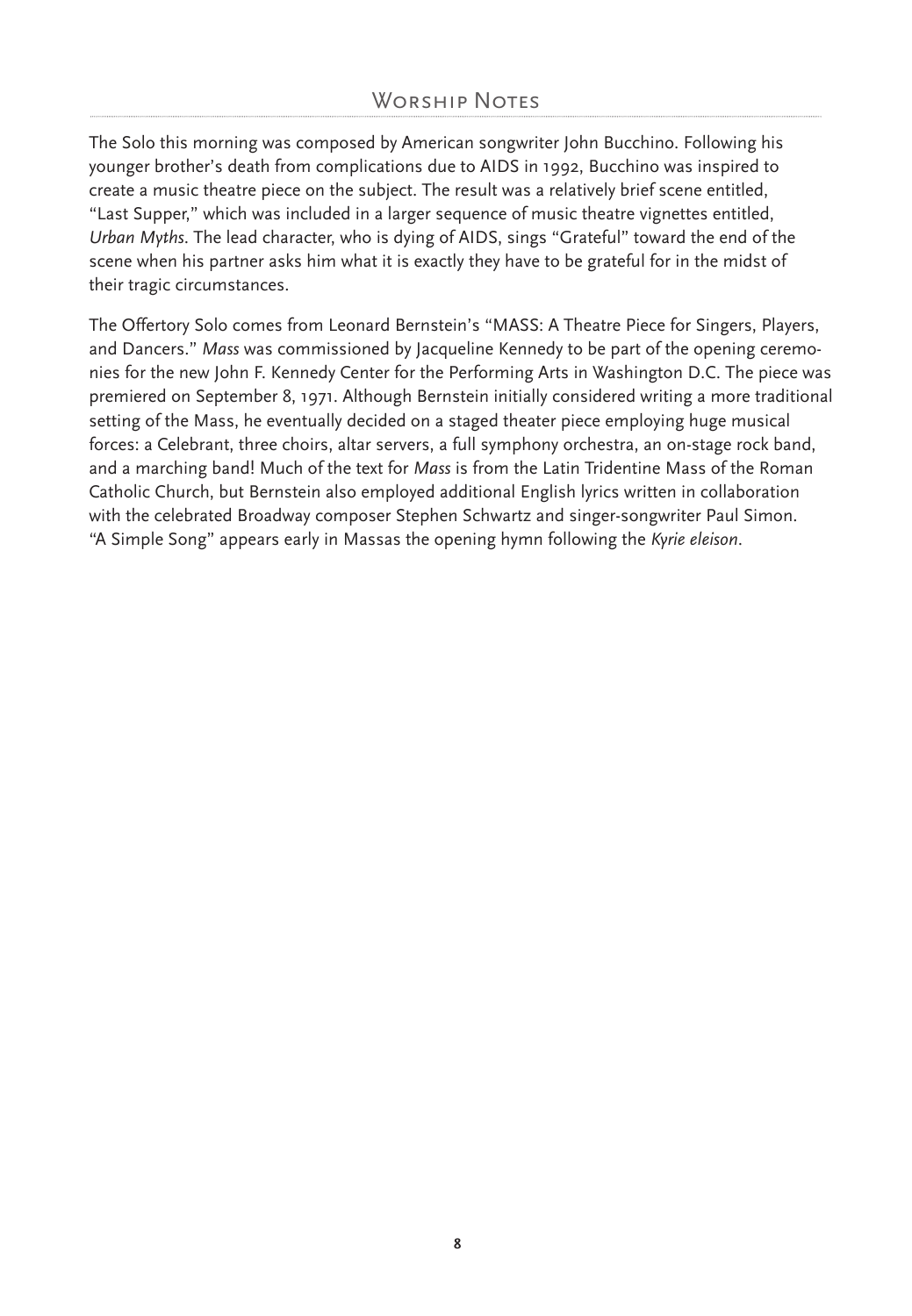# *If You Are in Need of Prayer*

Deacons (wearing white stoles) are available to pray with you after the service. Your prayers are confidential unless you request that they be shared with our Congregational Care staff. You may also complete a prayer request card (available in the pews and at the entrances) and place it in the offering plate or hand to an usher. You may submit prayer requests online at *fapc.org/prayer-requests*.

\*\*\*

## *Please pray for:*

Candy Asman, Neta Beberino, Helen Betzaia, Becky Bjornstad, Benjamin Bradley, Bill Brown Britta Cabanos, Ella Calderon, Pastor Toribio Cajiuat, Phoebe Chiu, Sookjoong Choi Dr. Johanna Cook, Edna Craddock, William Cuffee, Athanassia Doucas, Sherian Edgreen David Elissa and Barbara Mitchell, Michael Elissa, Narmella Elissa, Sterling Gillis IV Wanda Roush Hannan, Christopher Henderson, Maggie Hendrix, Juliet Kaldanie Susan Kempler, Frederick Loomis, Louis Sterling King, Ceciwa Khonje, Richard J. Lawson Mary Lowry, Lauren Ma, Keiko Matsuzaki, The McCall Family, Phyllis Oblander, Jeanne Pape Dexter Ramcharan, Pauline Sample, Robert Scheuer, Tshombe Selby, Taylor Shultz, Brian Smith Rosabelle Smith, Spencer Robert Smith, Frieda Sompotan, Rocco Tannehill, Harold Tither Susan Tobiason, Betty Ty, Henny Waisapy, Warren White, Suzanne Wilks, Sylvia Winrich Deborah Wurgler, Doris Wurgler

\*\*\*

## *Faithful Departed:*

June 4, 2022: Harris "Chip" G. Rogers III—beloved brother of Fifth Avenue member David M. Rogers

If you would like to add a name to the church prayer list or the list of faithful departed, please contact Kristia Tolode (*congregationalcare@fapc.org,* 212.247.0490 ext 3007).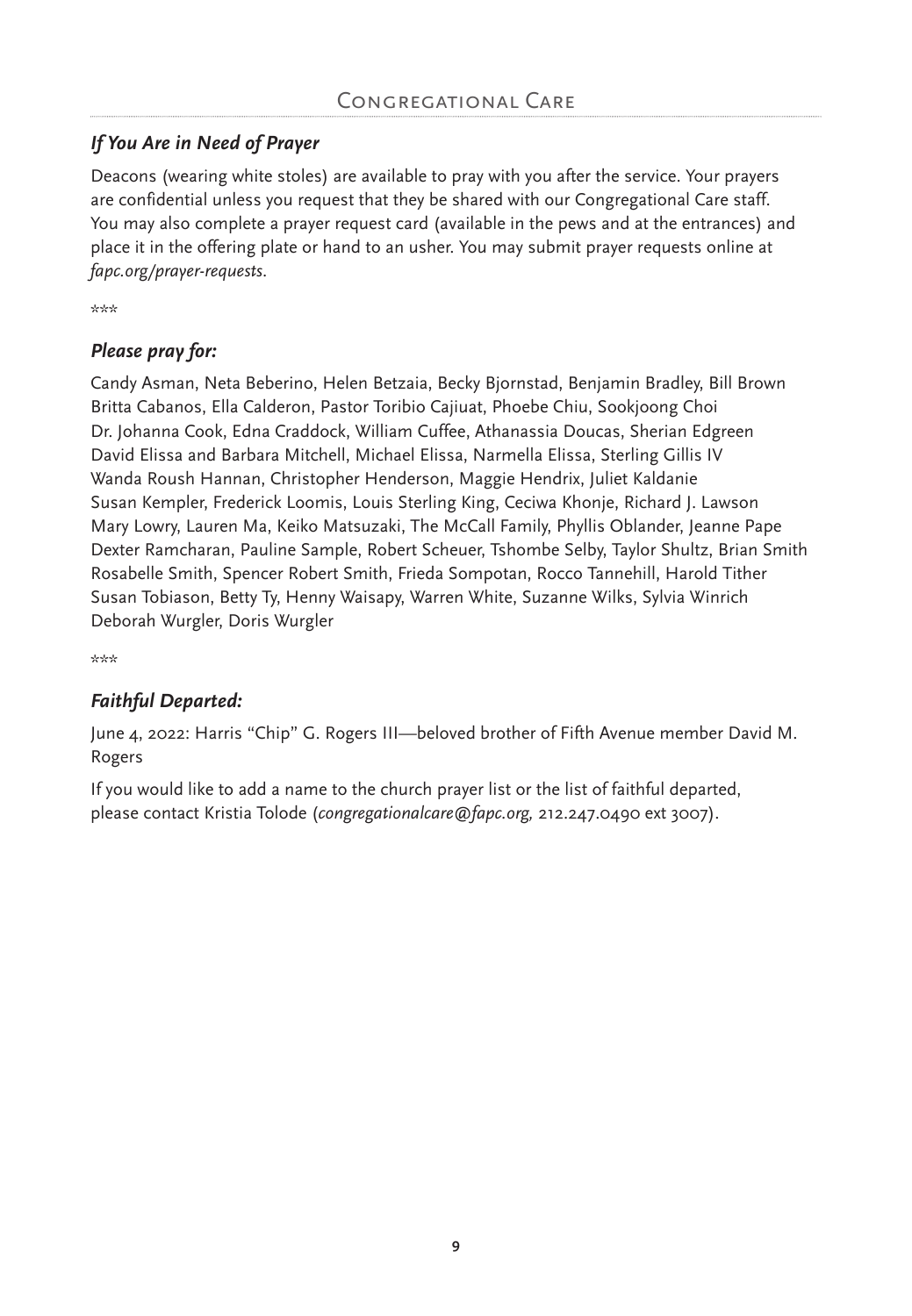# Calendar of Events

| Today                   |                                                                                                                                                                                                                                                                      |
|-------------------------|----------------------------------------------------------------------------------------------------------------------------------------------------------------------------------------------------------------------------------------------------------------------|
| 9:30 am<br>10 am        | Little Lambs Nursery. LaDane Williamson Christian Education Center.<br>Worship. Sanctuary.                                                                                                                                                                           |
|                         |                                                                                                                                                                                                                                                                      |
| $11:15$ am              | Coffee Hour. The Weber Terrace. Join us after worship for a cup of coffee and<br>an opportunity to chat with clergy and friends.                                                                                                                                     |
| 12 pm                   | Return from Women's Summer Sabbath. St. John Baptist in Mendham, NJ.                                                                                                                                                                                                 |
| This Week               |                                                                                                                                                                                                                                                                      |
| Sat July 2              | Meals on Heels Volunteers Needed. 8:30 am · Bonnell Hall. Join us for weekly<br>meal preparation and delivery to homebound seniors. Advance signup is<br>required by emailing moh@fapc.org.                                                                          |
| Coming Up               |                                                                                                                                                                                                                                                                      |
| Sat July 9              | <b>FAYA Beach Day.</b> 11 am $\cdot$ Rockaway Beach. All those in their 20s and 30s are<br>welcome. Want to know more? E-mail youngadults@fapc.org.                                                                                                                  |
| Sun July 10             | Believing & Belonging: Digital New Member Class, Session 1. 2 pm EDT<br>Zoom. Led by Rev. Sarah A. Speed and Director of Engagement Ashley Gonzalez.<br>Visit fapc.org/events to sign up.                                                                            |
| Sun July 17             | Letters to Martin: Meditations on Democracy in Black America. $7 \text{ pm}$ EDT $\cdot$<br>Webinar. Dr. Randal Jelks will join us to share about his new book. Sign up at<br>fapc.org/events.                                                                       |
|                         | Believing & Belonging: Digital New Member Class, Session 2. 2 pm EDT<br>Zoom. Led by Rev. Sarah A. Speed and Director of Engagement Ashley Gonzalez.<br>Visit fapc.org/events to sign up.                                                                            |
| Sun July 24             | Fifth Avenue Youth Trip. $7$ am $\cdot$ Baltimore, Maryland.                                                                                                                                                                                                         |
| Sat July 30             | FAYA Long Island City Brewery Tour. 4 pm · Long Island City, Queens. Join Fifth<br>Avenue Young Adults and taste test local brews.                                                                                                                                   |
| Mon Aug 1-<br>Fri Aug 5 | Fifth Avenue Kids Camp. 9:30 am · LaDane Williamson Christian Education<br>Center. Children in preschool through grade five are invited to join us for a week<br>of fun! We offer before and after care for an additional fee. Visit fapc.org/events to<br>register. |
| Thu Aug 4               | FAYA: Mets Vs. Braves Game. 7 pm · Citi Field. Join us as we cheer on the Mets.<br>Tickets are \$20 and are available for purchase at fapc.org/events. Questions?<br>E-mail youngadults@fapc.org.                                                                    |
| Sun Aug 7               | Youth Central Park Picnic. 11:30 am · Central Park. Join us in Central Park for a<br>picnic and lawn games! Register at fapc.org/events.                                                                                                                             |
|                         | Next Sunday • Fourth Sunday after Pentecost                                                                                                                                                                                                                          |

"Bathing in Muddy Water" • 2 Kings 5:1-14 *The Rev. Dr. Jonah So, preaching.*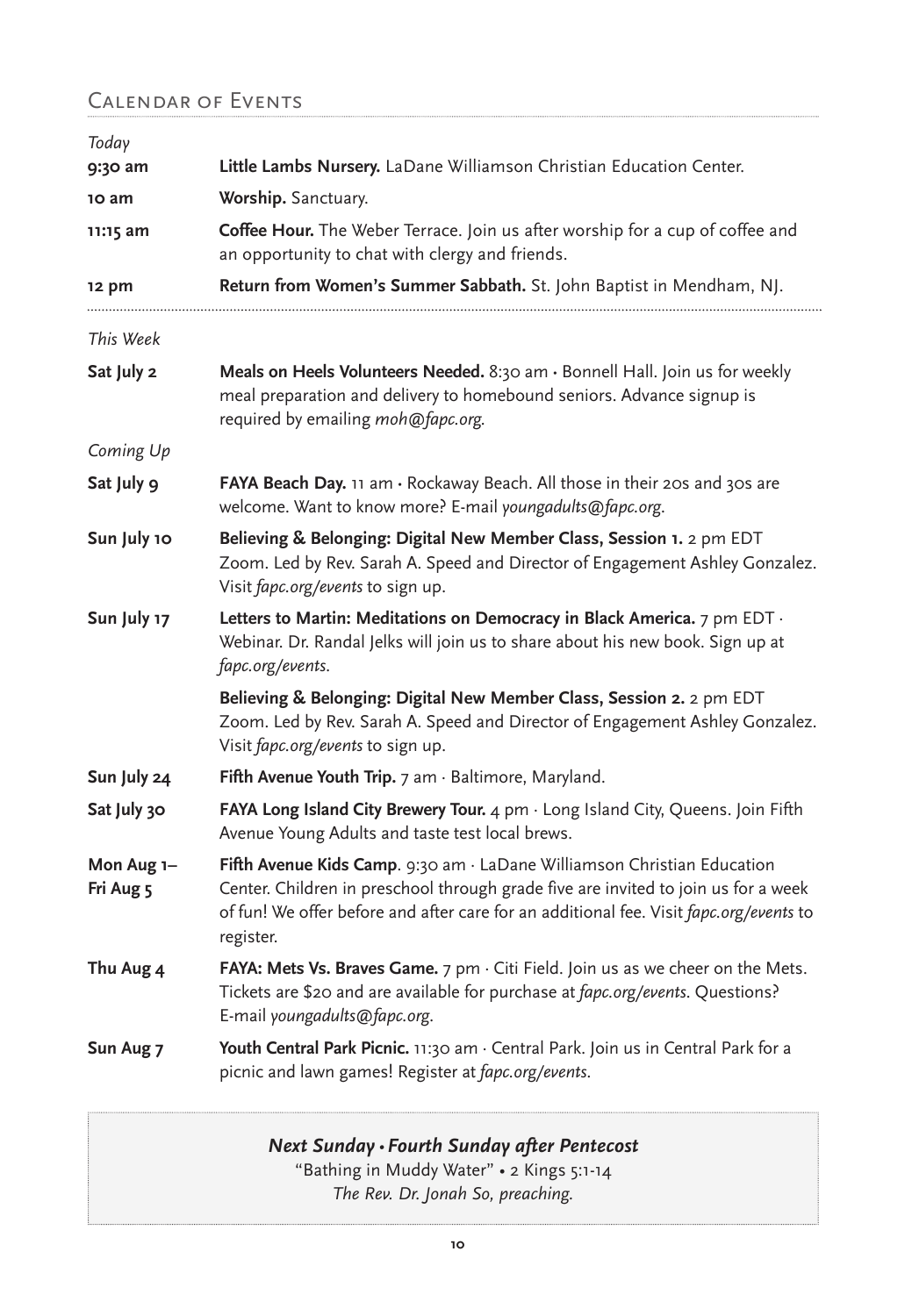### **Fifth Avenue Wall of Lament**

"God help us." These words echoed through a May 25, 2022 prayer offered by Senior Pastor Scott Black Johnston in response to the school shooting in Uvalde, Texas. Since this date, there have been additional mass shootings in various places across our country. Join Fifth Avenue as we focus our thoughts, prayers and action on taking a faithful stand against gun violence and committing to work for healthy change. Visit the Chesnut Gallery to view Fifth Avenue's newly installed "Wall of Lament" and to explore how you can become involved.

### **June is National Pride Month**

Visit the Chesnut Gallery all summer long for a Pride exhibit that features affirmations of God's love for the LGBTQ+ community. This exhibit also includes statistics that remind us of the work still needed for equality.

### **Donate Now to the Fifth Avenue Kitchen Campaign**

Seven days a week, the Fifth Avenue kitchen is a critical part of how this church lives out Christ's challenge to extend hospitality and care to those who hunger. Currently, this very busy room in our church is in a sorry state. The disrepair and limitations of our aged appliances and the kitchen's underlying plumbing and electrical systems hamper the preparation of meals on a large-scale basis.

Members of Fifth Avenue's Property Committee (working with Meals on Heels and Roxo Events) have developed plans for a renovation. The estimated cost for renovating the church's commercial grade kitchen (including new flooring, plumbing, fire suppression and appliances) is \$520,000. The Trustees have reviewed bids for the work and have selected the lowest bid from a contractor with an excellent track record. This project is expected to begin in October of 2022. Here is the good news: Thanks to anonymous donations, we are currently at \$226K raised toward the goal of \$520K! There are three easy ways that you can participate in the Kitchen Campaign:

- Visit *fapc.org/kitchen* and click the "Donate Here" button.
- Mail a check for the Kitchen Campaign to the Church Business office.
- Call the Church Business Office at 212.247.0490 ext 3044 and make your commitment over the phone to our Director of Finance, Richard Schexnider.

Thank you for your support and your investment in Fifth Avenue's future.

### **Believing & Belonging: Digital New Member Class, July 10 and July 17.**

Have you been looking for a place to belong, a way to grow deeper in your faith, or a community to call home? Join Rev. Sarah Speed for two online Believing & Belonging new member classes. Learn more at *fapc.org/events.* 

### **Sign Up for Summer Kids Camp**

Families, sign up now for Fifth Avenue Kids Camp, Aug. 1– Aug. 5. Each morning, we will be on a roll with God in our Food Truck Party, filled with games, crafts, music, Bible stories and more! Sign up at *fapc.org/events.*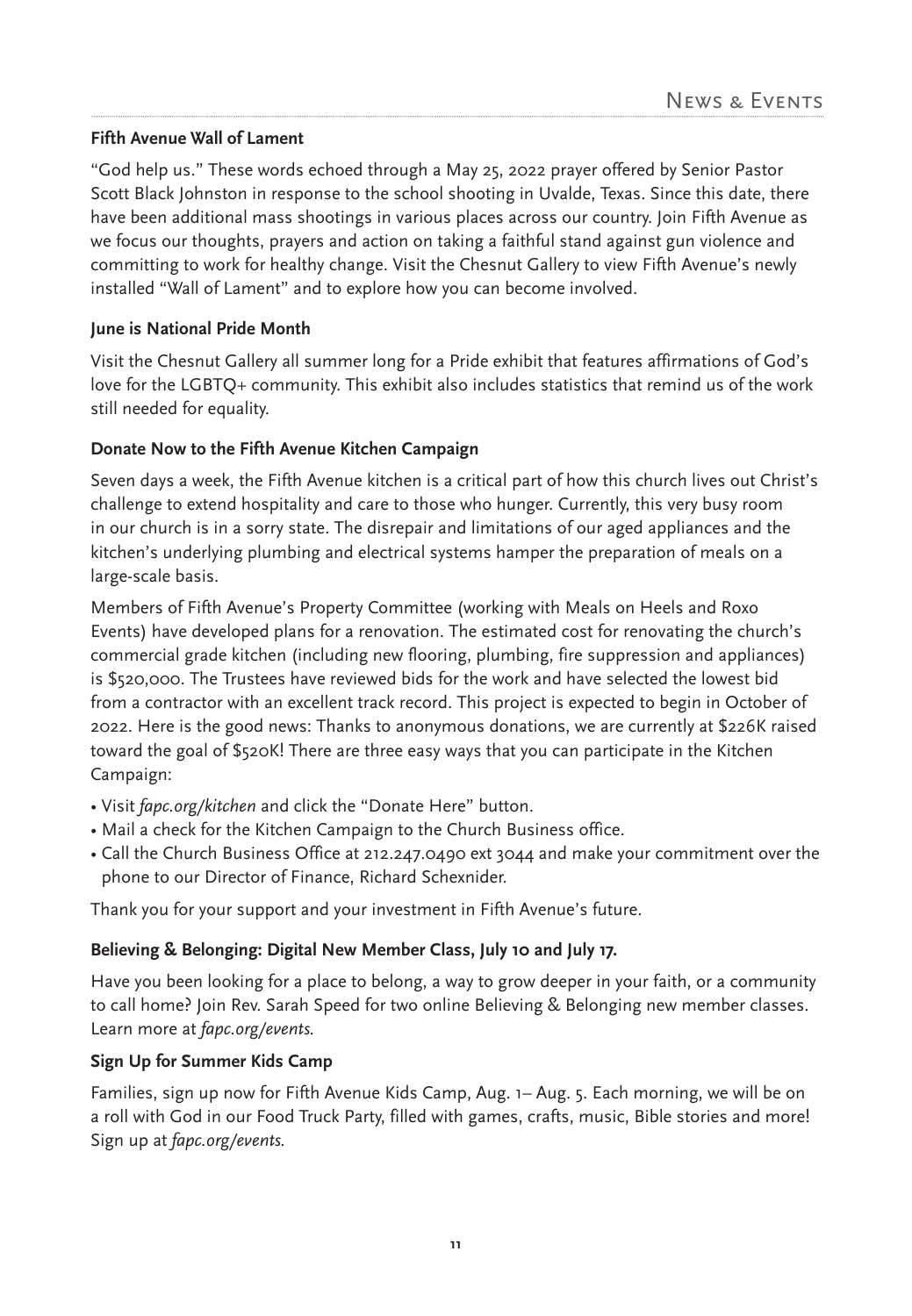# Getting Connected

### **Adult Education**

Each spring and fall, we offer courses in theology and Scripture, spirituality, social issues and other disciplines. The curriculum includes visiting authors, interfaith dialogue and other events. The Employment Advisory program offers monthly seminars on career-related issues. All classes are free and open to all. Information on upcoming classes is available at *fapc.org/adult-ed*.

### **Congregational Care**

If you (or others you know in our congregation) are going through a difficult time, we are here for you. We have a team of dedicated staff and volunteers who are available for counseling, home and hospital visits, medical escorts and prayer. You may also visit *fapc.org/care* to submit a prayer request and learn more about our congregational care program.

### **Family Ministries**

Family Ministries brings together people of diverse backgrounds and families of all definitions to nurture healthy children and strong, faithful families. Our Little Lambs Nursery for infants and toddlers is available every Sunday throughout the year; the current hours are 9:30 to 11:30 am. Our Sunday morning youth and children's programming is on break for the summer, but we have lots of special events that we'd love to have your youth and children join us for. Learn more (and register your child) at *fapc.org/family*.

### **Fifth Avenue Young Adults (FAYA)**

FAYA is a diverse group of curious, adventurous people who are centered in our faith. We offer a number of programs to make you feel at home. During the program year, we have a Wednesday evening gathering, service projects, social events, retreats and more. Throughout the summer, we focus on learning our city and fellowship. Join us! We're online at *fapc.org/faya* and on Instagram *@FAPCFAYA*.

### **Membership**

When we say "All are welcome," we mean it. From the moment you walk through our doors, we invite you to be a part of our community. We want to learn your name, listen to your questions, and hear your story. Every step of the way, we choose you. In membership, you choose us. Through our Believing and Belonging seminars, you explore what it means to be a part of the Christian church, the Presbyterian tradition, and Fifth Avenue Presbyterian Church. Whether you're sure membership is right for you, or you're just beginning to wonder if this may be your spiritual home, we'd love to have you in an upcoming online class. Visit *fapc.org/membership* to learn more.

### **Music & Arts**

Fifth Avenue Presbyterian Church is home to a versatile program of music and arts in our worship and community life that endeavors to inspire, challenge and comfort all who encounter it, and to provide opportunities to share our artistic gifts.

In addition to the Fifth Avenue Presbyterian Church Choir and Chamber Choir, we offer the Fifth Avenue Community Choir for entry-level vocalists. Visit *fapc.org/choirs* to learn more about our choirs.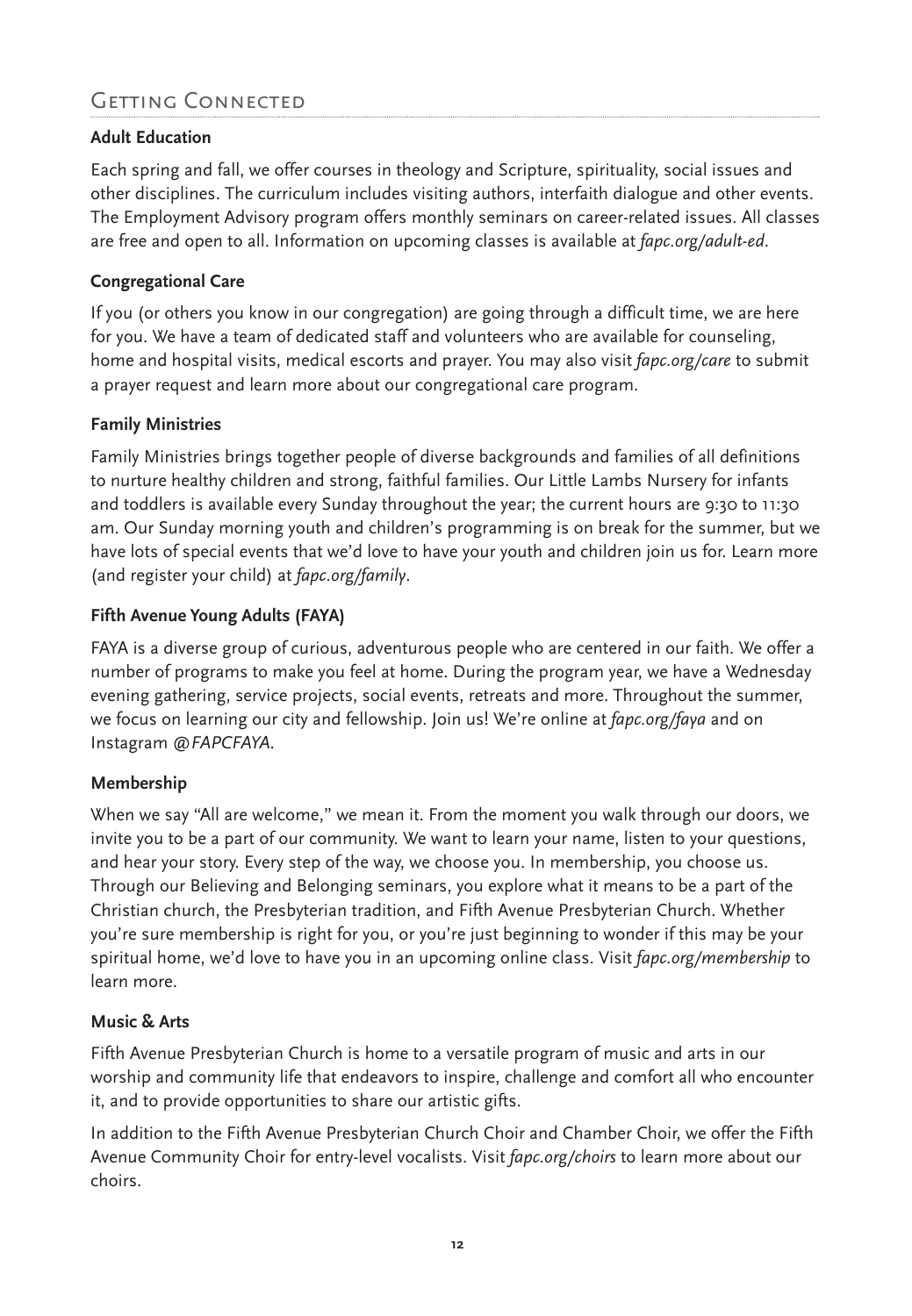Theatre Fellowship is a community of artists and artisans that promotes congregational fellowship through our shared love of the theater. They offer a mainstage production every spring, staged readings, a cabaret and other events during the year. This ministry is currently on hiatus.

The Arts & Our Faith Committee sponsors exhibitions of art, history and photography in the Chesnut Gallery, often featuring work by members of the congregation. Visit *fapc.org/gallery* for our online exhibitions.

### **Outreach and Missions**

Outreach and Missions upholds the pulpit message of our pastors by serving those in need! Taking up cause, service and acting for vulnerable individuals and populations is our commitment to being light, leaven and salt. Our signature suite of Outreach programs includes: Homelessness and the David B. Skinner Shelter, Meals on Heels, the Ecumenical Outreach Partnership, A Place at the Table and Mission Partners. Members from across the church landscape participate in Outreach and Missions' events, volunteer their time and talents, and offer their leadership on various program committees to ensure that vulnerable and in need populations are supported by Fifth Avenue Presbyterian Church. To learn more about Outreach and Missions, or to volunteer with our two feeding ministries, Meals on Heels or A Place at the Table, please email *outreach@fapc.org.*

### **Volunteering**

Volunteering is one of the most important ways we show that God's house is truly a place where all are welcome. Each week, members of this community serve as ushers and greeters, prepare and deliver meals to the homebound, provide comfort and support to the elderly, lead tours for members and visitors, and work with the underserved of New York City. To learn more about our diverse volunteer opportunities visit *fapc.org/volunteer.*

### **Women's Association**

The Women's Association's 2022 Holiday Bazaar will be held in November. Do you have donations? We gladly accept artwork, collectibles, new and gently used clothing, handbags, accessories and other items for this annual Joy of Christmas Bazaar. (No books, pots and pans, toys or electronics, please.) You may leave your items at the front desk at the 55th Street entrance. Future Women's Association programs will resume in the fall.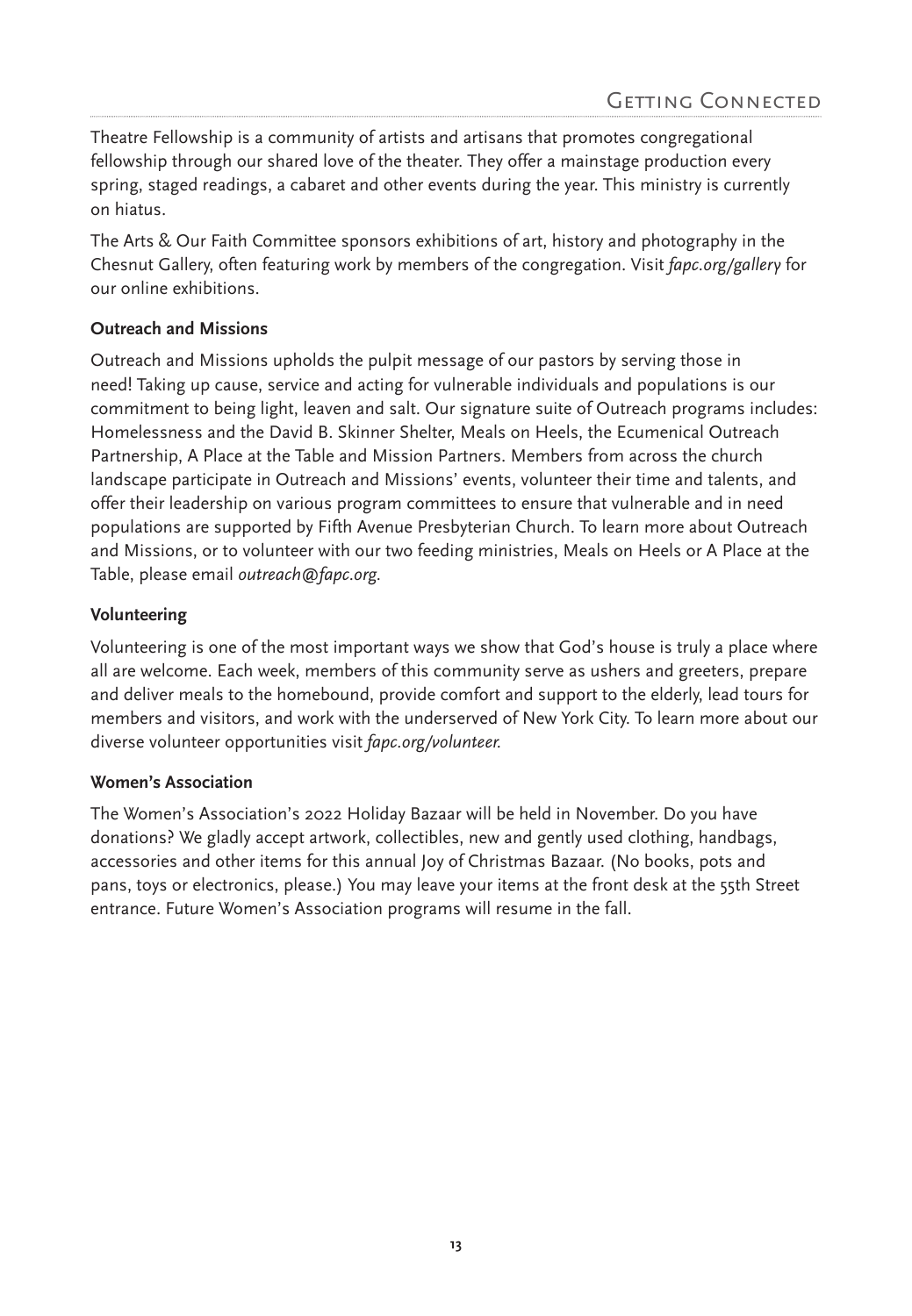### **The Session**

The Rev. Dr. Scott Black Johnston, *Moderator* **⋅** The Rev. Dr. Jonah So, Executive Pastor Porter Binks, Clerk of Session **⋅** John Wyatt, Assistant Clerk of Session The Rev. Werner Ramirez, Associate Pastor **⋅** The Rev. Sarah Speed, Associate Pastor

> Class of 2023 Porter Binks Bryn Hartzell Jake Myers Patrick Obeng-Frimpong Spencer Roberson Emily Sytsma Jama Toung

Class of 2024 Jill Borrero Mae Cheng- PaVon Bruni Fernandez Paul Griggs Claire Kedeshian John Kern William Stone John Wyatt

Class of 2025 Eric Daniels Ann Marie Koehler Sara Rodgers Chris Rogers Janeen A. Sarlin Meg Sheehan Sylvia Winrich

### **The Board of Deacons**

Matt Roush, *Moderator* **⋅** Emi Iwaida, *Vice Moderator* **⋅** Carolyn Ferguson, *Secretary* Shane Markstrum, *Treasurer*

> Class of 2023 Ed Fagan Carolyn Ferguson Emi Iwaida Lori Lauman Marco Michael Glenda Moreland Bryan Rombot Matt Roush Vijay Wijesundera

Class of 2024 Jennica Carmona Greg Dow Joann Harrah Beverly Elmyra Johnson Lydia Kalmen Shane Markstrum Auguste Nipabi Joyce Nolen Branden Wang Lynn Wishart

Class of 2025 Kirsten Aiello Kelly Baer Jessica Carmona Hope Griggs Jane Henn Sarah McKoy Jeannine Rodgers Chad Schepp Dicky Tuwaidan Arthur Wong

### **The Board of Trustees**

Carol Kenney, *President* **⋅** Ken Henderson, *Vice President* **⋅** Janet Otto, *Secretary* Glenn Hubbard, *Treasurer* **⋅** Alyce Andrews, *Assistant Treasurer*

> Class of 2023 Christian Bailey Amy Chung David Clark Carol Kenney Jimmy Liu Janet Otto

Class of 2024 Alyce Andrews Paula Berry Bob Henn Glenn Hubbard Daniel Krueger

Class of 2025 Susan Cersovsky Jose Guardado Ken Henderson Joanna McNurlen Jeff Rowbottom Mark Snyder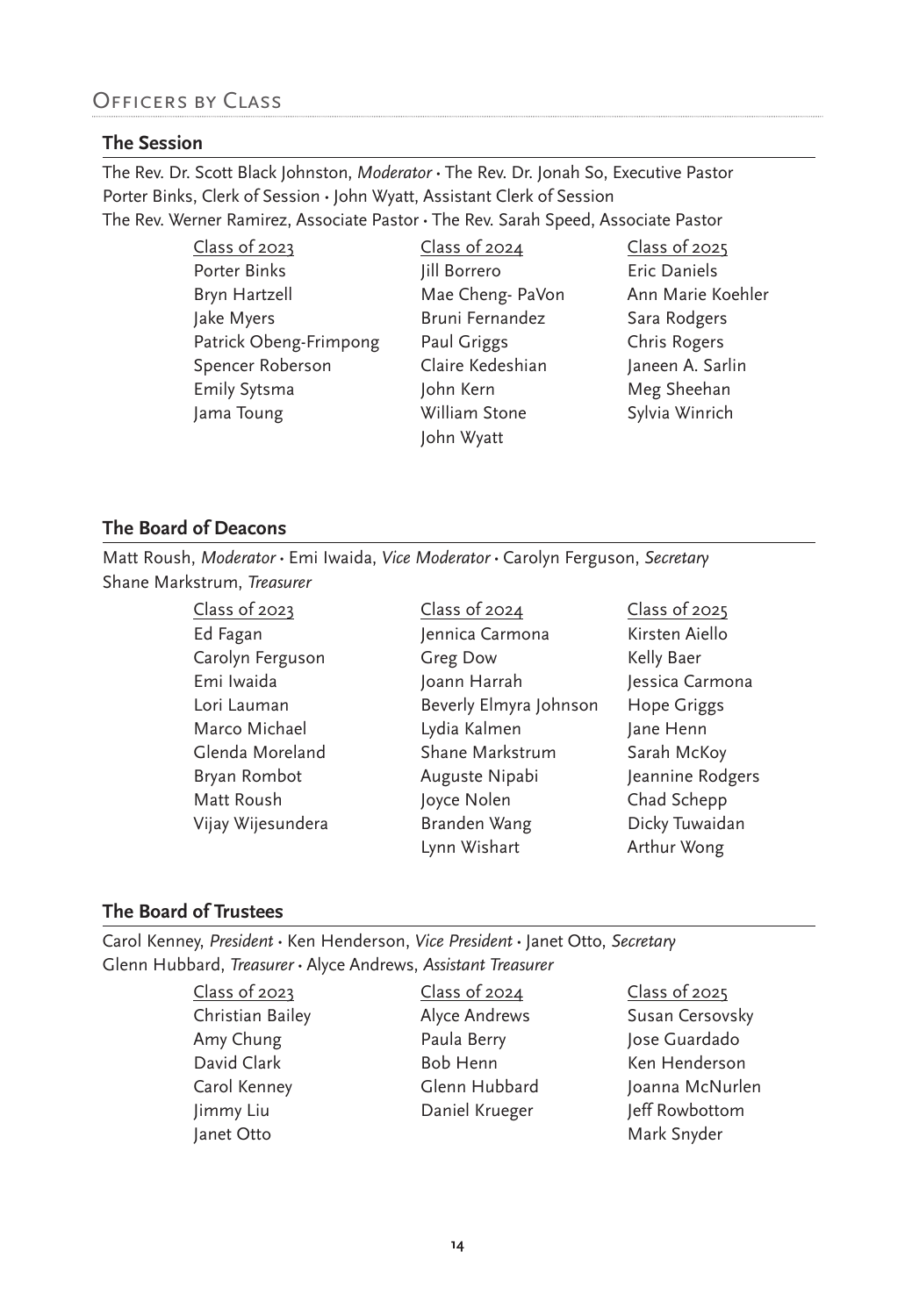# Clergy & Staff



# Contact Us



Jaime Staehle *familyministries@fapc.org*

**Fund the altar flowers**  Kristia Tolode *congregationalcare@fapc.org*



*fapc.org/give*



Donna Ketchledge

**Prepare for baptism** Jaime Staehle



Rev. Sarah A. Speed *membership@fapc.org*



**Planned giving** Richard Schexnider *finance@fapc.org*

**Add a name to the prayer list** • Kristia Tolode, *congregationalcare@fapc.org* **Hire our caterer** • Rodrigo Rosas, *rodrigo@roxoevents.com* **Notify us of a death or illness** • Kristia Tolode, *congregationalcare@fapc.org* **Request a bulletin announcement** • *bulletin@fapc.org* **Update contact information in our database** *• update@fapc.org*

*familyministries@fapc.org weddings@fapc.org*

We Livestream each worship service. From time to time, we may be taking video or a photo in the church house (interior and exterior). By your presence, you grant Fifth Avenue Presbyterian Church unrestricted rights to use and publish, transmit or telecast your image or likeness that may be taken of you for use in communication related to the church. If you prefer to not sit in a visible area during our Livestream service, please notify an Usher or Greeter. Please contact Kellie Picallo, Director of Communications and Development at *communications@fapc.org* if you have questions or concerns.